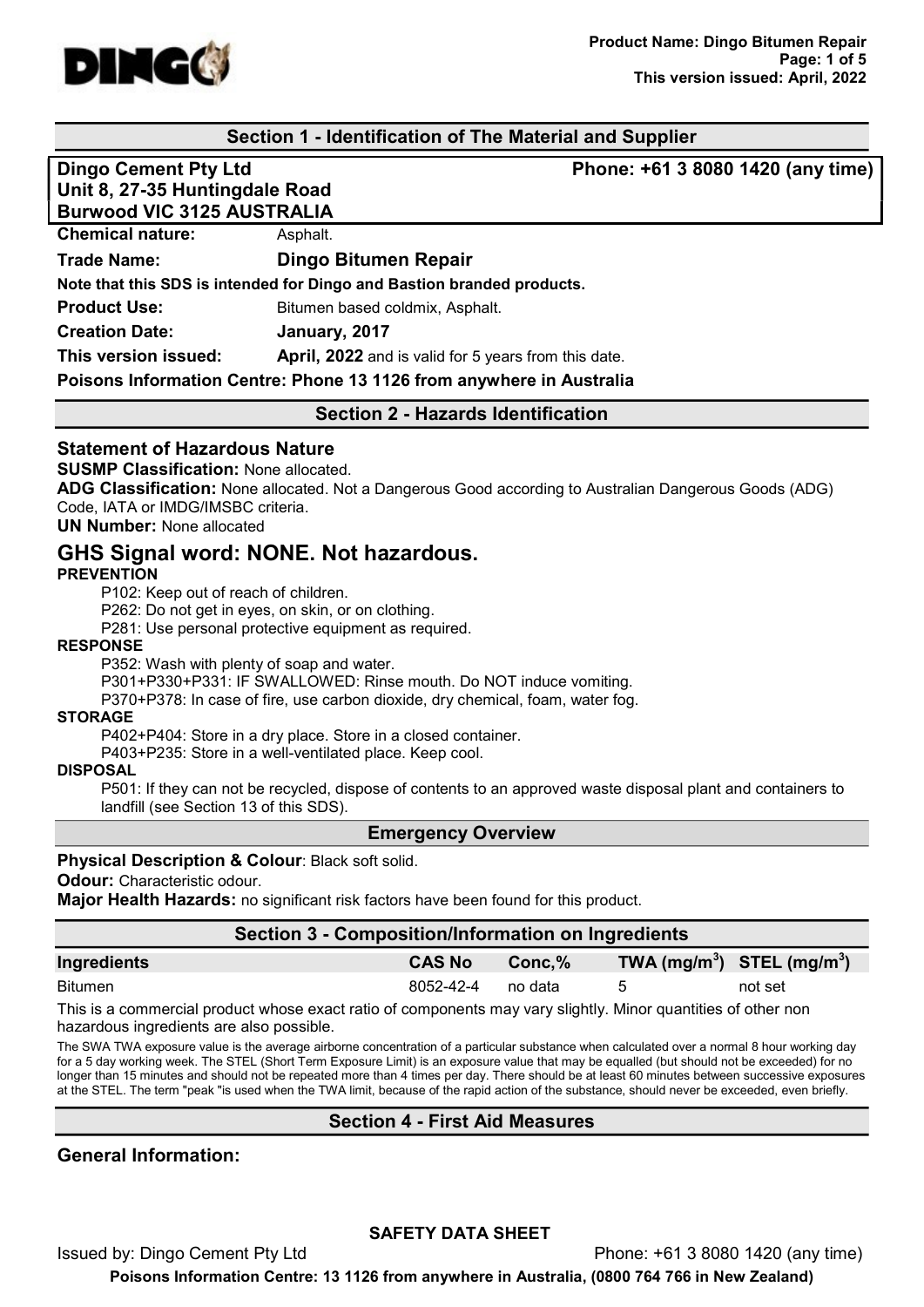

You should call The Poisons Information Centre if you feel that you may have been poisoned, burned or irritated by this product. The number is 13 1126 from anywhere in Australia (0800 764 766 in New Zealand) and is available at all times. Have this SDS with you when you call.

Inhalation: First aid is not generally required. If in doubt, contact a Poisons Information Centre or a doctor.

Skin Contact: Gently brush away excess particles. Wash gently and thoroughly with water (use non-abrasive soap if necessary) for 5 minutes or until chemical is removed.

Eye Contact: Quickly and gently brush particles from eyes. No effects expected. If irritation does occur, flush contaminated eye(s) with lukewarm, gently flowing water for 5 minutes or until the product is removed. Obtain medical advice if irritation becomes painful or lasts more than a few minutes. Take special care if exposed person is wearing contact lenses.

**Ingestion:** If product is swallowed or gets in mouth, do NOT induce vomiting; wash mouth with water and give some water to drink. If symptoms develop, or if in doubt contact a Poisons Information Centre or a doctor.

# Section 5 - Fire Fighting Measures

Fire and Explosion Hazards: The major hazard in fires is usually inhalation of heated and toxic or oxygen deficient (or both), fire gases. There is no risk of an explosion from this product under normal circumstances if it is involved in a fire. Violent steam generation or eruption may occur upon application of direct water stream on hot liquids.

Fire decomposition products from this product may be toxic if inhaled. Take appropriate protective measures. **Extinguishing Media:** In case of fire, use carbon dioxide, dry chemical, foam, water fog.

Fire Fighting: If a significant quantity of this product is involved in a fire, call the fire brigade.

Flammability Class: Not flammable (GHS); C2 combustible (AS 1940)

# Section 6 - Accidental Release Measures

Accidental release: Minor spills do not normally need any special cleanup measures. In the event of a major spill, prevent spillage from entering drains or water courses. As a minimum, wear overalls, goggles and gloves. Suitable materials for protective clothing include cotton, rubber, PVC. Eye/face protective equipment should comprise as a minimum, protective glasses and, preferably, goggles. If there is a significant chance that dusts are likely to build up in cleanup area, we recommend that you use a suitable dust mask.

Stop leak if safe to do so, and contain spill. Sweep up and shovel or collect recoverable product into labelled containers for recycling or salvage, and dispose of promptly. Consider vacuuming if appropriate. Recycle containers wherever possible after careful cleaning. After spills, wash area preventing runoff from entering drains. If a significant quantity of material enters drains, advise emergency services. This material may be suitable for approved landfill. Ensure legality of disposal by consulting regulations prior to disposal. Thoroughly launder protective clothing before storage or re-use. Advise laundry of nature of contamination when sending contaminated clothing to laundry.

# Section 7 - Handling and Storage

Handling: Keep exposure to this product to a minimum, and minimise the quantities kept in work areas. Check Section 8 of this SDS for details of personal protective measures, and make sure that those measures are followed. The measures detailed below under "Storage" should be followed during handling in order to minimise risks to persons using the product in the workplace. Also, avoid contact or contamination of product with incompatible materials listed in Section 10.

Storage: Store packages of this product in a cool place. Make sure that containers of this product are kept tightly closed. Keep containers dry and away from water. Keep containers of this product in a well ventilated area. Make sure that the product does not come into contact with substances listed under "Incompatibilities" in Section 10. Check packaging - there may be further storage instructions on the label.

# Section 8 - Exposure Controls and Personal Protection

The following Australian Standards will provide general advice regarding safety clothing and equipment: Respiratory equipment: AS/NZS 1715, Protective Gloves: AS 2161, Occupational Protective Clothing: AS/NZS 4501 set 2008, Industrial Eye Protection: AS1336 and AS/NZS 1337, Occupational Protective Footwear: AS/NZS2210.

| <b>SWA Exposure Limits</b> | TWA (mg/m <sup>3</sup> ) | STEL (mg/m <sup>3</sup> ) |
|----------------------------|--------------------------|---------------------------|
| <b>Bitumen</b>             |                          | not set                   |

No special equipment is usually needed when occasionally handling small quantities. The following instructions are for bulk handling or where regular exposure in an occupational setting occurs without proper containment systems. Ventilation: This product should only be used in a well ventilated area. If natural ventilation is inadequate, use of a fan is suggested.

# SAFETY DATA SHEET

Issued by: Dingo Cement Pty Ltd Phone: +61 3 8080 1420 (any time) Poisons Information Centre: 13 1126 from anywhere in Australia, (0800 764 766 in New Zealand)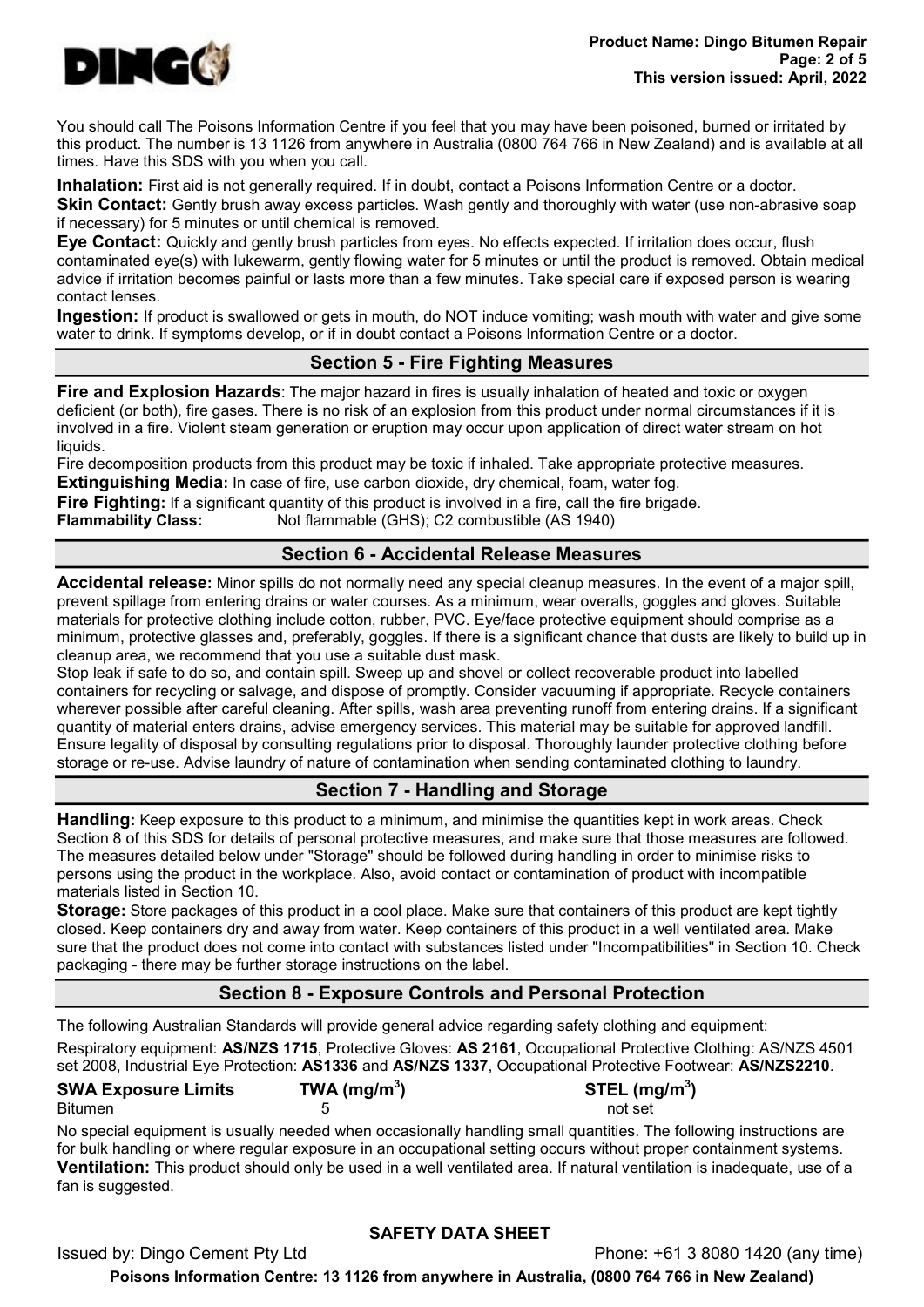

Eye Protection: Eye protection such as protective glasses or goggles is recommended when this product is being used.

**Skin Protection:** You should avoid contact even with mild skin irritants. Therefore you should wear suitable impervious elbow-length gloves and facial protection when handling this product. See below for suitable material types.

**Protective Material Types:** We suggest that protective clothing be made from the following materials: cotton, rubber, PVC.

**Respirator:** If there is a significant chance that dusts are likely to build up in the area where this product is being used, we recommend that you use a suitable dust mask.

Safety deluge showers should, if practical, be provided near to where this product is being handled commercially.

#### Section 9 - Physical and Chemical Properties:

| <b>Physical Description &amp; colour:</b> | Black soft solid.                                       |
|-------------------------------------------|---------------------------------------------------------|
| Odour:                                    | Characteristic odour.                                   |
| <b>Boiling Point:</b>                     | No specific data. Expected to decompose before boiling. |
| <b>Flash point:</b>                       | $>240^{\circ}$ C                                        |
| <b>Upper Flammability Limit:</b>          | No data.                                                |
| <b>Lower Flammability Limit:</b>          | No data.                                                |
| <b>Autoignition temperature:</b>          | No data.                                                |
| <b>Freezing/Melting Point:</b>            | Softens $45-50^{\circ}$ C                               |
| <b>Volatiles:</b>                         | No data.                                                |
| <b>Vapour Pressure:</b>                   | No data.                                                |
| <b>Vapour Density:</b>                    | Not applicable.                                         |
| <b>Specific Gravity:</b>                  | No data.                                                |
| <b>Water Solubility:</b>                  | Insoluble.                                              |
| pH:                                       | No data.                                                |
| <b>Volatility:</b>                        | No data.                                                |
| <b>Odour Threshold:</b>                   | No data.                                                |
| <b>Evaporation Rate:</b>                  | Not applicable.                                         |
| <b>Coeff Oil/water Distribution:</b>      | No data                                                 |
| <b>Particle Characteristics:</b>          | Respirable particles not expected.                      |
| <b>Autoignition temp:</b>                 | No data.                                                |

## Section 10 - Stability and Reactivity

Reactivity: This product is unlikely to react or decompose under normal storage conditions. However, if you have any doubts, contact the supplier for advice on shelf life properties.

Conditions to Avoid: This product should be kept in a cool place, preferably below 30°C. Keep containers tightly closed. Containers should be kept dry. Keep containers and surrounding areas well ventilated. Incompatibilities: strong oxidising agents.

Fire Decomposition: Combustion forms carbon dioxide, and if incomplete, carbon monoxide and possibly smoke. Water is also formed. Carbon monoxide poisoning produces headache, weakness, nausea, dizziness, confusion, dimness of vision, disturbance of judgment, and unconsciousness followed by coma and death. **Polymerisation:** This product will not undergo polymerisation reactions.

# Section 11 - Toxicological Information

# Local Effects:

**Target Organs:** There is no data to hand indicating any particular target organs.

# Classification of Hazardous Ingredients

**Ingredient Health Hazard Statement Codes** 

No ingredient mentioned in the HCIS Database is present in this product at hazardous concentrations.

# Potential Health Effects

# Inhalation:

## SAFETY DATA SHEET

Issued by: Dingo Cement Pty Ltd Phone: +61 3 8080 1420 (any time)

Poisons Information Centre: 13 1126 from anywhere in Australia, (0800 764 766 in New Zealand)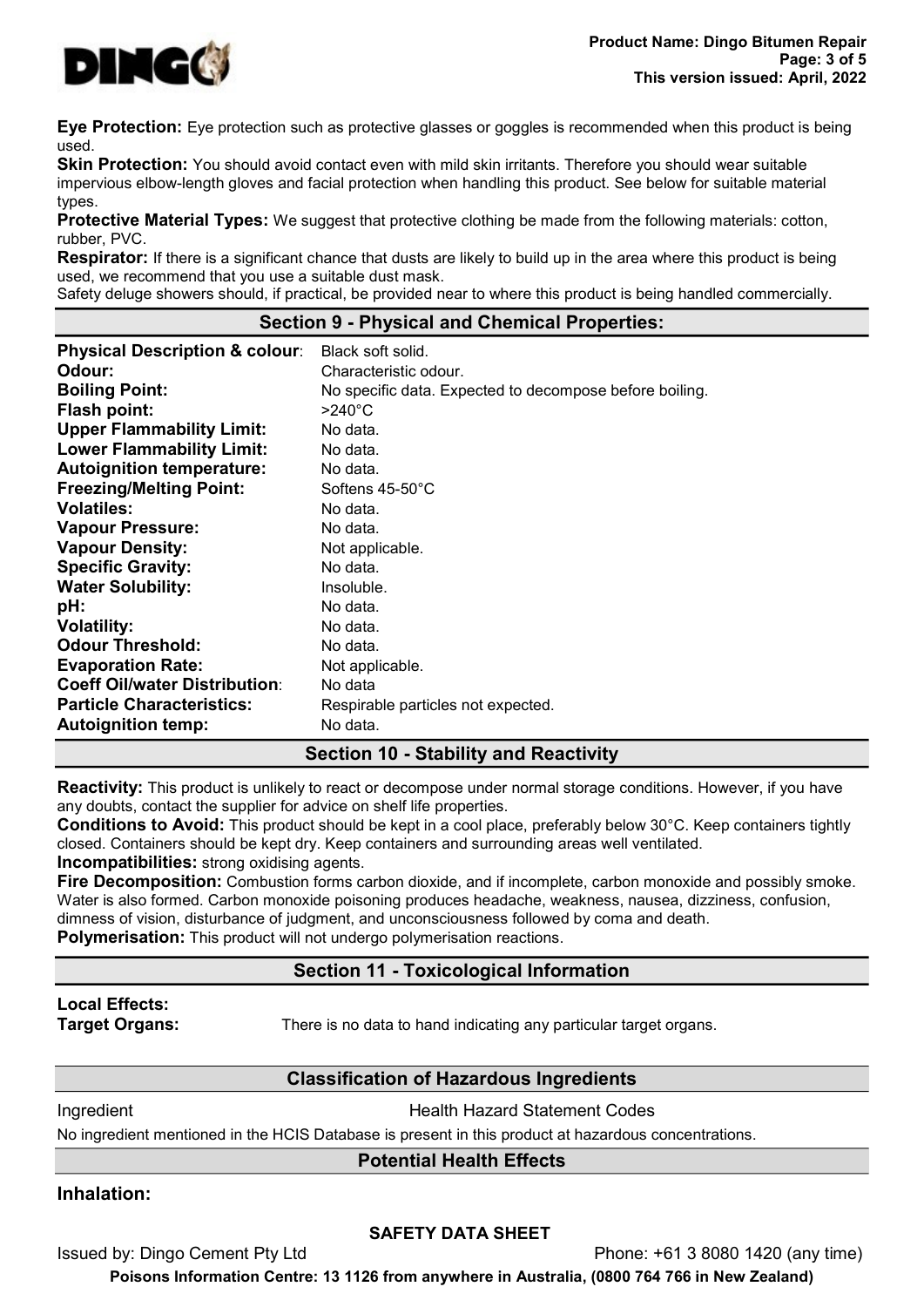

Short Term Exposure: Available data indicates that this product is not harmful. In addition product is unlikely to cause any discomfort or irritation.

**Long Term Exposure:** No data for health effects associated with long term inhalation.

# Skin Contact:

Short Term Exposure: Available data indicates that this product is not harmful. It should present no hazards in normal use. However product may be irritating, but is unlikely to cause anything more than mild transient discomfort. Long Term Exposure: No data for health effects associated with long term skin exposure.

# Eye Contact:

Short Term Exposure: This product may be irritating to eyes, but is unlikely to cause anything more than mild transient discomfort.

Long Term Exposure: No data for health effects associated with long term eye exposure.

## Ingestion:

Short Term Exposure: Significant oral exposure is considered to be unlikely. However, this product may be irritating to mucous membranes but is unlikely to cause anything more than transient discomfort.

Long Term Exposure: No data for health effects associated with long term ingestion.

#### Carcinogen Status:

SWA: No significant ingredient is classified as carcinogenic by SWA. NTP: No significant ingredient is classified as carcinogenic by NTP. IARC: No significant ingredient is classified as carcinogenic by IARC.

# Section 12 - Ecological Information

Insufficient data to be sure of status.

## Section 13 - Disposal Considerations

Disposal: This product may be recycled if unused, or if it has not been contaminated so as to make it unsuitable for its intended use. If it has been contaminated, it may be possible to reclaim the product by filtration, distillation or some other means. If neither of these options is suitable in-house, consider controlled incineration, or contact a specialist waste disposal company.

## Section 14 - Transport Information

UN Number: This product is not classified as a Dangerous Good by ADG, IATA or IMDG/IMSBC criteria. No special transport conditions are necessary unless required by other regulations.

## Section 15 - Regulatory Information

AIIC: This product is compliant with AICIS regulations.

# Section 16 - Other Information

#### This SDS contains only safety-related information. For other data see product literature.

| <b>Acronyms:</b>    |                                                                                                                                                                                                                                                                                    |
|---------------------|------------------------------------------------------------------------------------------------------------------------------------------------------------------------------------------------------------------------------------------------------------------------------------|
| <b>ADG Code</b>     | Australian Code for the Transport of Dangerous Goods by Road and Rail $(7^{th}$ edition)                                                                                                                                                                                           |
| <b>AIIC</b>         | Australian Inventory of Industrial Chemicals                                                                                                                                                                                                                                       |
| <b>SWA</b>          | Safe Work Australia, formerly ASCC and NOHSC                                                                                                                                                                                                                                       |
| <b>CAS number</b>   | <b>Chemical Abstracts Service Registry Number</b>                                                                                                                                                                                                                                  |
| <b>Hazchem Code</b> | Emergency action code of numbers and letters that provide information to emergency<br>services especially firefighters                                                                                                                                                             |
| <b>IARC</b>         | International Agency for Research on Cancer                                                                                                                                                                                                                                        |
| <b>NOS</b>          | Not otherwise specified                                                                                                                                                                                                                                                            |
| <b>NTP</b>          | National Toxicology Program (USA)                                                                                                                                                                                                                                                  |
| <b>SUSMP</b>        | Standard for the Uniform Scheduling of Medicines & Poisons                                                                                                                                                                                                                         |
| <b>UN Number</b>    | <b>United Nations Number</b>                                                                                                                                                                                                                                                       |
|                     | THIS SDS SUMMARISES OUR BEST KNOWLEDGE OF THE HEALTH AND SAFETY HAZARD INFORMATION OF THE PRODUCT AND HOW<br>TO SAFELY HANDLE AND USE THE PRODUCT IN THE WORKPLACE. EACH USER MUST REVIEW THIS SDS IN THE CONTEXT OF HOW<br>THE PRODUCT WILL BE HANDLED AND USED IN THE WORKPLACE. |
|                     | IF CLARIFICATION OR FURTHER INFORMATION IS NEEDED TO ENSURE THAT AN APPROPRIATE RISK ASSESSMENT CAN BE MADE.                                                                                                                                                                       |

THE USER SHOULD CONTACT THIS COMPANY SO WE CAN ATTEMPT TO OBTAIN ADDITIONAL INFORMATION FROM OUR SUPPLIERS

# SAFETY DATA SHEET

Issued by: Dingo Cement Pty Ltd Phone: +61 3 8080 1420 (any time) Poisons Information Centre: 13 1126 from anywhere in Australia, (0800 764 766 in New Zealand)